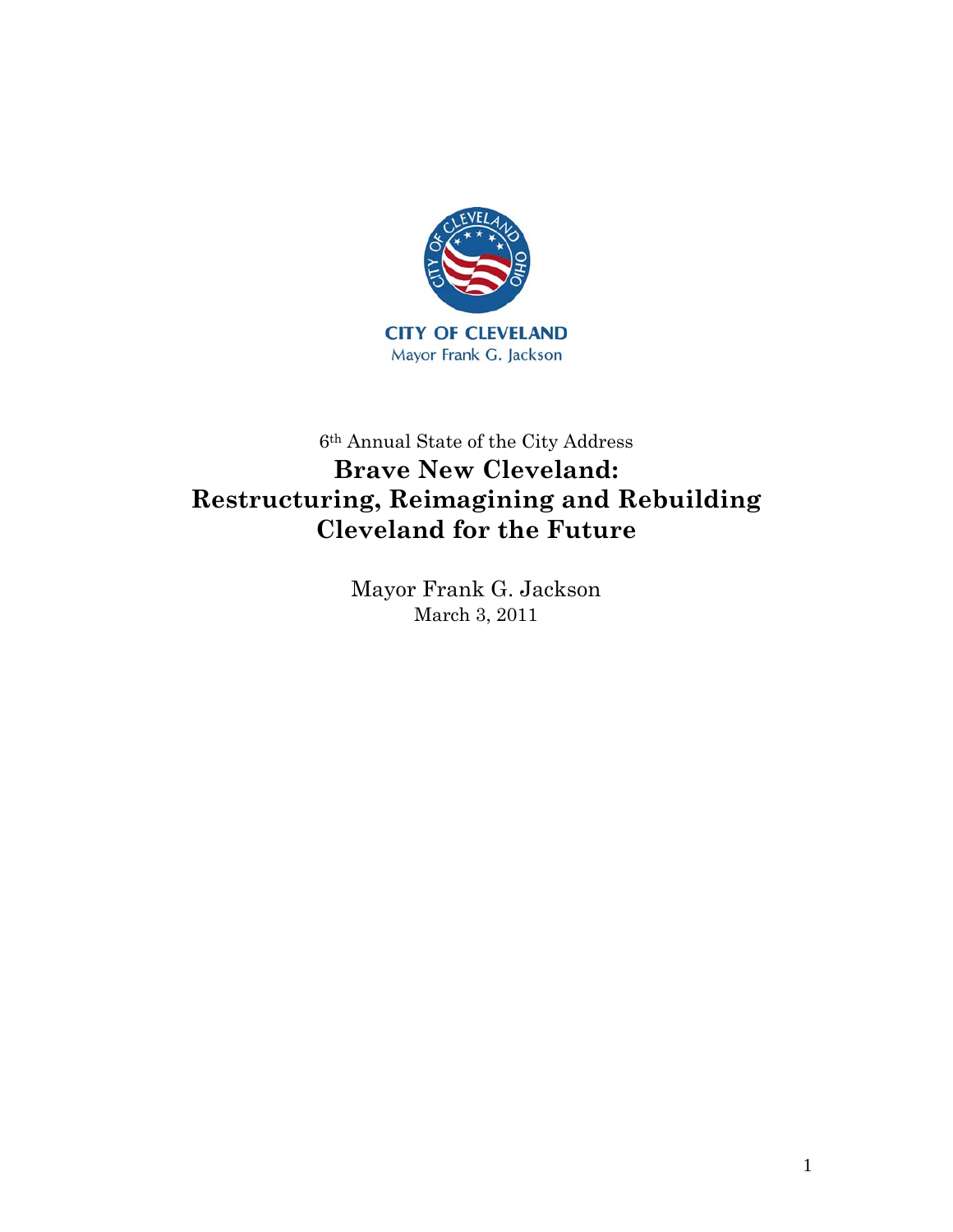Good afternoon. Thank you to the City Club of Cleveland for presenting my annual speech and welcome to Public Auditorium.

Governor Kasich, County Executive FitzGerald, Council President Sweeney, members of Council and all elected officials, members of my cabinet, clergy and our community – thank you for joining me today.

For the past five years, at my State of the City, I have delivered a report card for the City of Cleveland so that you can understand where we have been and what we have accomplished. And while I will update you today on some of our successes and challenges, I will also share with you my sense of urgency and define our need to make the decisions necessary to ensure a successful, prosperous and resilient future for Cleveland and the region.

Eric Hoffer, an American novelist, once said: "In times of change, learners inherit the earth, while the learned find themselves beautifully equipped to deal with a world that no longer exists."

We live in a time of sweeping and constant change. The swing of the pendulum measuring change – whether economic, social or political – is more radical, more extreme and more rapid than before. Decisions being made today that would have set our policy and direction for years to come, now may only last a few months. This doesn't mean that they are bad decisions. It simply means that our environment is changing so rapidly that our decisions may not have the longevity to which we are accustomed.

We as leaders – in government, business and community – must be more fluid and examine our direction daily. If we fail to do that, we will be left behind – as Hoffer said – in a world that doesn't exist. Those who fail to adapt to the new ways of doing business will become inefficient and dysfunctional in a short period of time.

As I have discussed in my previous speeches, I began my tenure as mayor with the intent to be ahead of the game – to change how the City of Cleveland operated, to create efficiencies, to create the ability for the City to change as times change and to position us for the future. This direction, and the ability to align with change, is more clearly relevant now than it was five years ago.

Today, the City of Cleveland is in a state of constant restructuring of operations. We revise policies to ensure they are correct for the times we are in and we reconsider decisions to ensure they are still relevant. This includes our financial management, service delivery, neighborhood investments, economic development, public safety and education. This is a daily endeavor – because the times are changing that rapidly.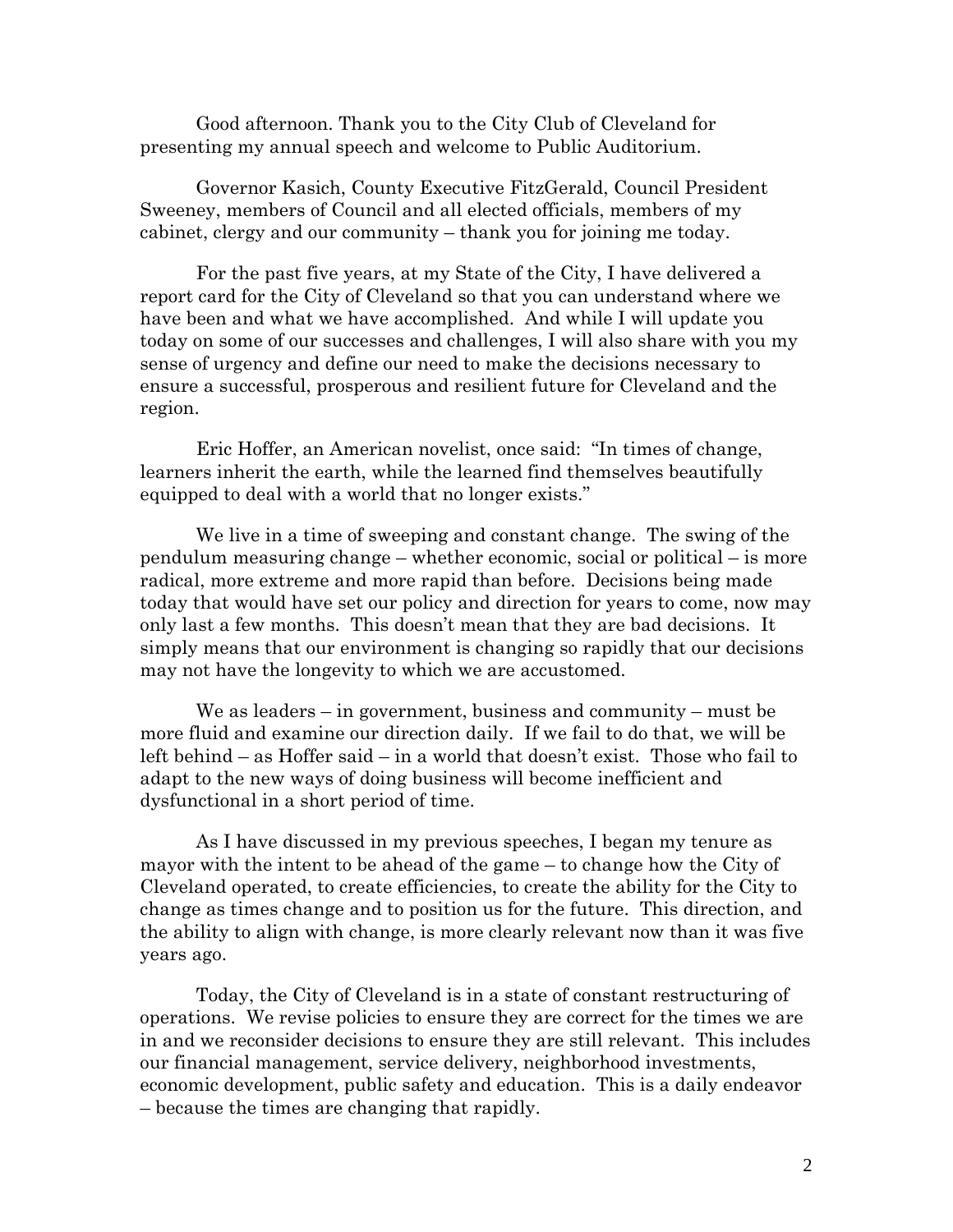#### **Managing Finances**

Perhaps the most obvious display of rapid change over the past couple of years is the global economy. The economic environment is drastically different than it was a few short years ago. Cleveland has weathered these changes better than many cities because of budget management. Our goal is to have annual expenses at or below annual revenue. We are not there yet, but we will get there.

By utilizing five-year forecasts, we saw the need to change how we operated, save money and reduce costs long before the financial crisis of 2009 hit. The key here is not only that we recognized the need for change, but that we did change.

We began restructuring in 2006 and have survived the economic crisis with minimal layoffs and service cuts, but the challenge is far from over.

Cleveland faced a projected budget deficit of \$28 million for 2011. However, we presented a balanced budget to Cleveland City Council, primarily by increasing employee contributions to health care premiums, not increasing wages and using some one-time revenue.

The use of one-time money is not the best practice nor is it sustainable. However, it was necessary this year to balance the budget, in part because of projected reductions in State revenue. Ohio's projected budget deficit of at least \$8 billion and the proposed elimination of the estate tax will result in less funding to local governments. The only question is how much.

This is the environment in which we are operating: an uncertain, evershifting financial landscape that can only be successfully navigated by focusing on it daily.

## **Improving Service Delivery**

Despite uncertain times, one thing must remain certain for the City of Cleveland: delivery of high quality service. Since 2006, the City of Cleveland has focused on being more efficient. Our model is to do more with less. In 2006, we launched Operations Efficiency Task Force Phases I and II. This effort was successful and the real savings helped carry us from 2006 through 2010. These savings, however, disappeared with the recession that began in 2008 and was in full swing throughout 2009.

Recognizing the need for deeper restructuring and new revenue opportunities, I commissioned a management efficiency study in 2009 that produced more than 175 recommendations.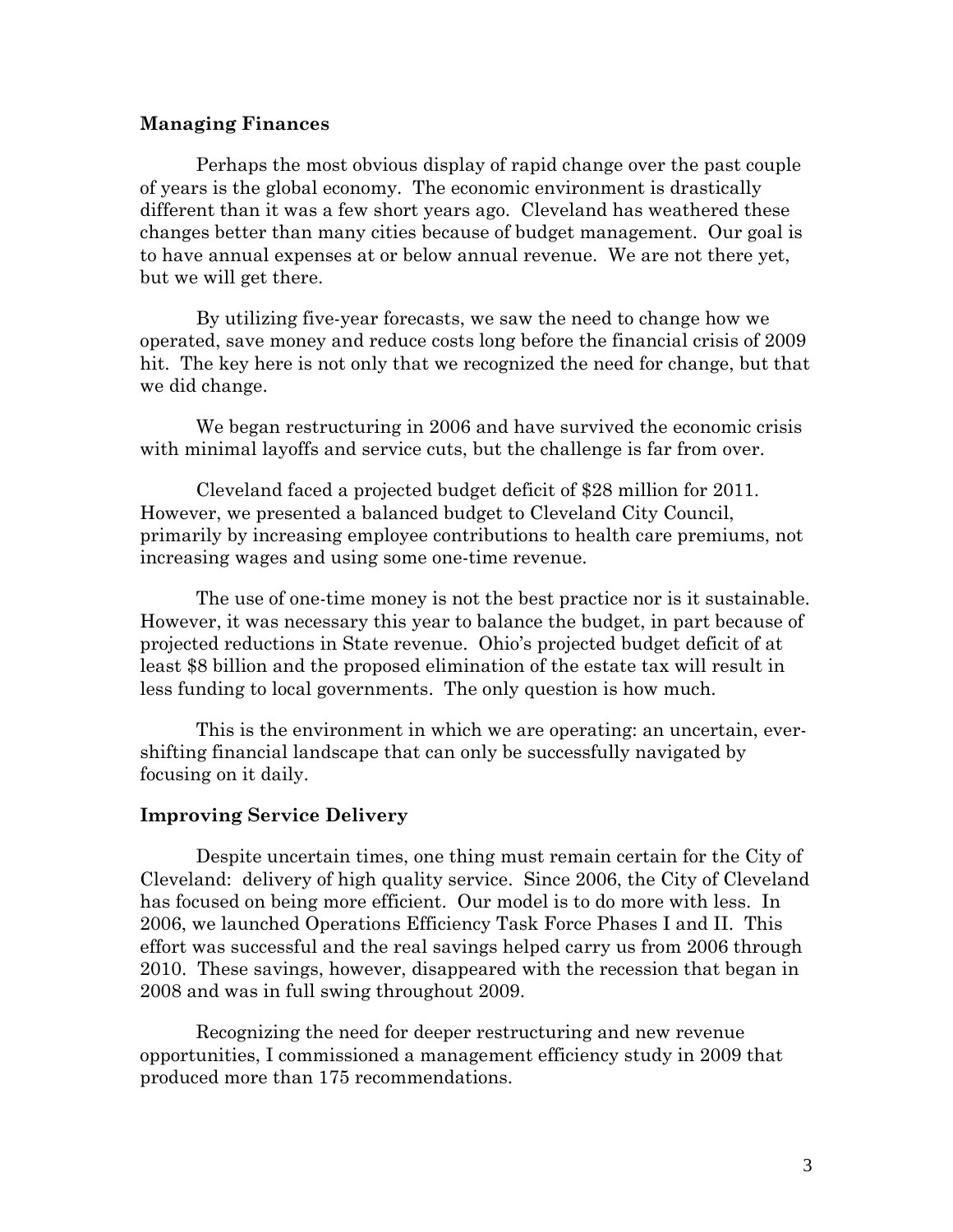A number of recommendations from that study have been implemented, including the consolidation of two major departments. With this restructuring, we are able to more efficiently deploy personnel and equipment; deliver better service; create more accountability; and, reduce redundancy.

The new structure also better positions Cleveland to collaborate with cities throughout the County for service delivery.

We have the infrastructure, equipment and personnel to provide services beyond our borders. I predict that we can provide City services more efficiently and for less money than smaller cities or private contractors can. This will help the region reduce redundancies in service and realize cost savings. To do this however, we need to change Ohio law governing how cities can provide service.

Last year, I asked the State to pass such legislation. And while it faced hurdles last year, I believe that the new economic and political landscape in Ohio makes it more likely for the bill to pass, clearing the way for cities to build regional cooperation and reduce the cost of operating government.

Cleveland is also well-positioned to expand its services beyond its borders because of our experience in providing regional service delivery through the Cleveland Airport System and the Cleveland Division of Water. Both are regional assets owned and operated by the City of Cleveland.

Cleveland Water provides an outstanding product at a reasonable price. Our physical plant is state-of-the-art and our ability to respond to emergencies is excellent. However, public confidence in the Division of Water has eroded because we have failed to provide the quality customer service our customers deserve.

We have made significant progress in improving customer service and reaching benchmarks by implementing new technology but we have not gone far enough fast enough. The changes in technology were not matched by the necessary changes in the culture of the Division.

Therefore, Councilman Kevin Kelley and I introduced legislation for passage on January 31, authorizing the City to hire a turnaround firm to assist us in driving the change needed at the Department of Public Utilities, chiefly in the Division of Water. By having an external entity review our operations, make recommendations and guide our progress, I am confident we will achieve our goal of making the Division of Water a customer-service focused business, solidifying its position as one of Cleveland's greatest assets.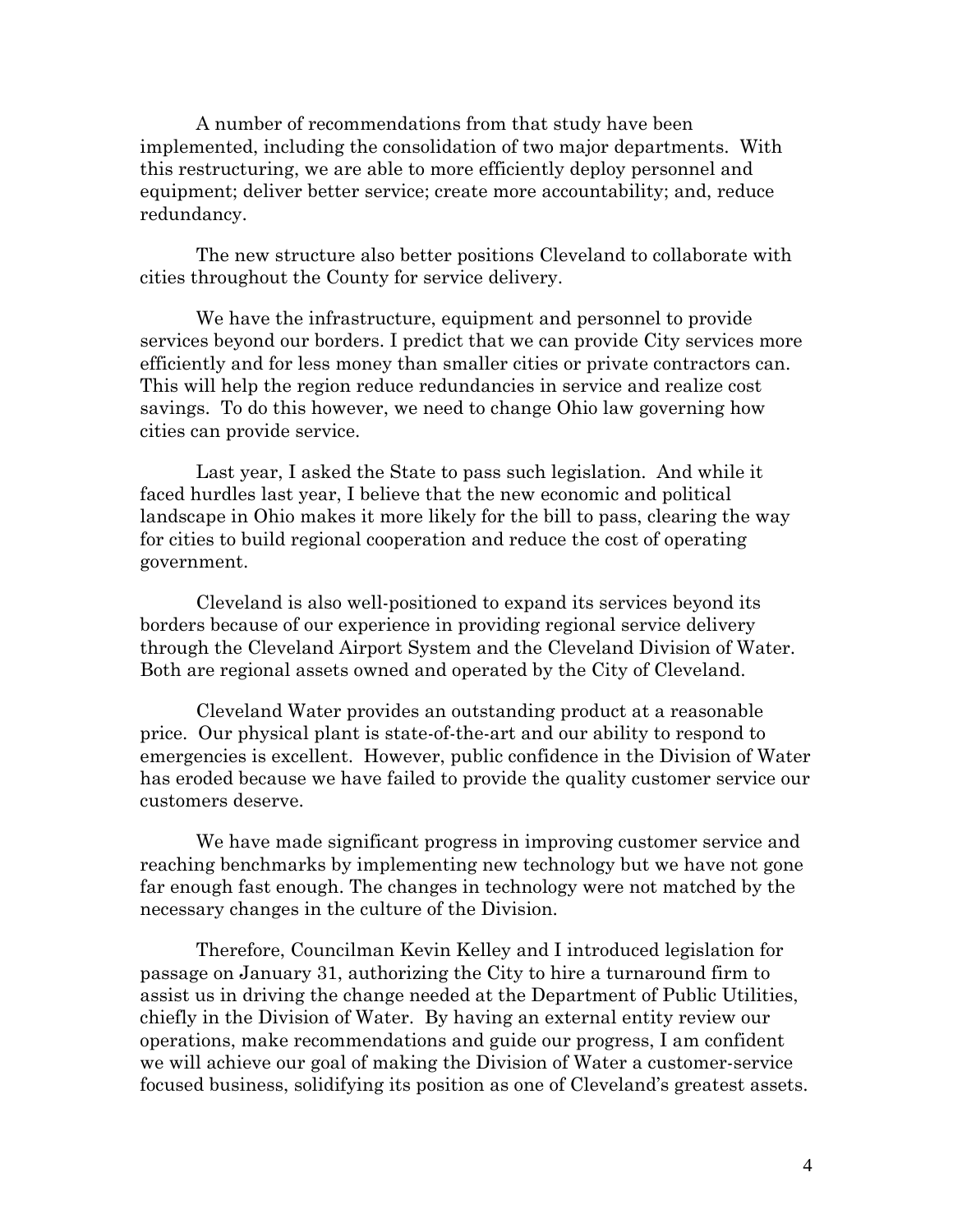### **Revitalizing Neighborhoods**

Cleveland has many great assets – including our neighborhoods, where we and the private sector have been making investments based on each neighborhood's needs and unique assets.

The \$200 million Uptown Development is creating new vibrancy in University Circle. This year, we will see the completion of both the Kamm's Corner streetscape and the \$10 million green-built Collinwood Recreation Center. Improvements will continue at the West Side Market in Ohio City and, we will see the first phase of redevelopment of the historic League Park in Hough.

These projects and more are creating green space and revitalizing retail districts. Urban gardens and improved bike and pedestrian access support our growing sustainable economy. By investing in Cleveland neighborhoods, we are building a vibrant 24-hour city.

#### **Investing in Cleveland**

As you can see, a transformation in Cleveland is underway. With a neighborhood investment plan, we're transforming neighborhoods. With strong financial management, we've restructured operations and created cost savings. But we cannot save our way into prosperity. We must raise revenue. We must attract investment and create jobs. The economic crisis caused many cities and private investors to retreat - but not the City of Cleveland.

The City is a significant partner in development projects worth more than \$1 billion dollars. Any one of these projects alone will not change our future. But together, they are transforming our economy, our neighborhoods, our city and our region.

The Health Tech Corridor is growing**.** The Midtown Technology Center, a hub for biomedical companies, will create 215 jobs. Proxy Biomedical is in the process of opening a sales and research lab; and, the Cleveland HeartLab was recently approved for a \$200,000 working capital loan to expand its operation on the Health Tech Corridor.

This concentration of health tech companies builds on our leading economic strength – the health care industry. According to Bioenterprise, the Cleveland region is home to nearly 600 health care companies and has more than  $230,000$  health care employees<sup>1</sup>. Our four major health care systems attract patients, doctors and medical students from around the world. Their work requires cutting edge technology as well as basic medical supplies.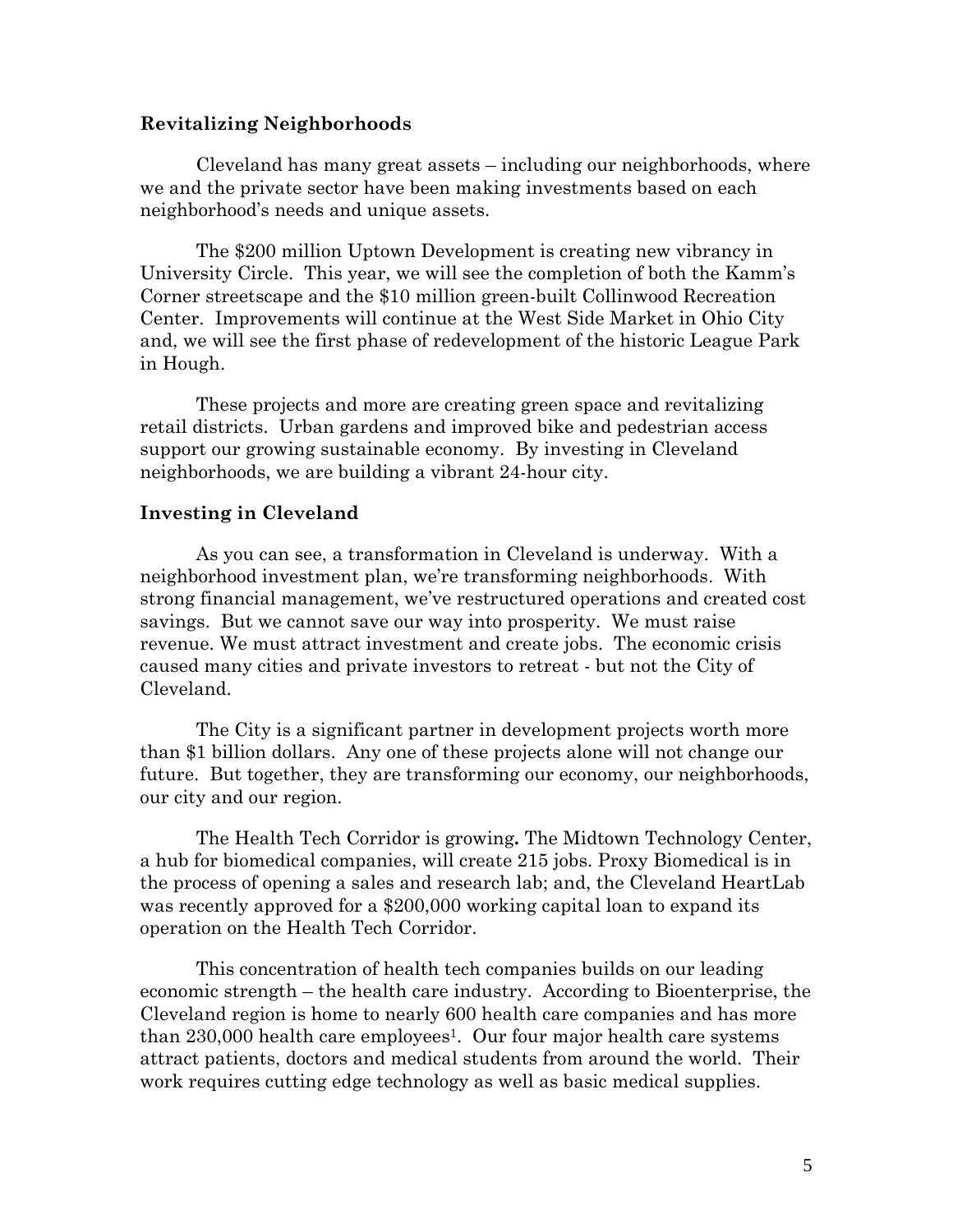A few years ago, a vision emerged to make Cleveland a showcase for medical technology and companies that support the health care industry. Today, that vision is becoming a reality with the construction of the \$465 million Medical Mart and Convention Center. The new Convention Center will support medical trade shows and help Cleveland attract conferences and conventions of all types.

This will create new demand for retail, hotels and restaurants downtown and in the surrounding neighborhoods, including the \$275 million Flats East Bank Phase 1. This project has significant public financing support and will create a sustainable LEED certified neighborhood with office space, retail, green space and parking on Cleveland's waterfront.

One of the first projects to open on Cleveland's resurgent waterfront will be the Greater Cleveland Aquarium, a \$33 million investment. Just down the river, a new skatepark will open next door to the new headquarters for The Cleveland Rowing Foundation.

These investments signal the rebirth of the Flats, provide opportunities to market Cleveland as a destination and end the debate over whether or not Cleveland can develop its waterfront.

Cleveland can better market itself because of the recently announced Horseshoe Cleveland Casino. The \$350 million Phase 1 casino will open within the next year in the historic Higbee Building on Public Square, attracting visitors to the heart of downtown Cleveland.

As with all of these projects, it will create jobs for Clevelanders. Rock Caesars Ohio is committed to contracting with local companies for goods and services; and hire local residents in its nearly 2,000 construction jobs and 1,600 permanent jobs.

The casino will also support existing local businesses in nearby downtown destinations – including East Fourth Street, Gateway, and the Warehouse District. As the Medical Mart staff and Positively Cleveland work to attract business, the Horseshoe Cleveland Casino will make it easier.

Connecting these investments is the \$287 million Innerbelt bridge project. With nearly 130,000 vehicles traveling the bridge daily, it is a vital stretch of highway that literally connects our neighborhoods to our economy.

This amounts to more than \$1.4 billion dollars worth of projects in downtown Cleveland that have begun this year. These are investments that are being made in an economic environment where other cities are retreating.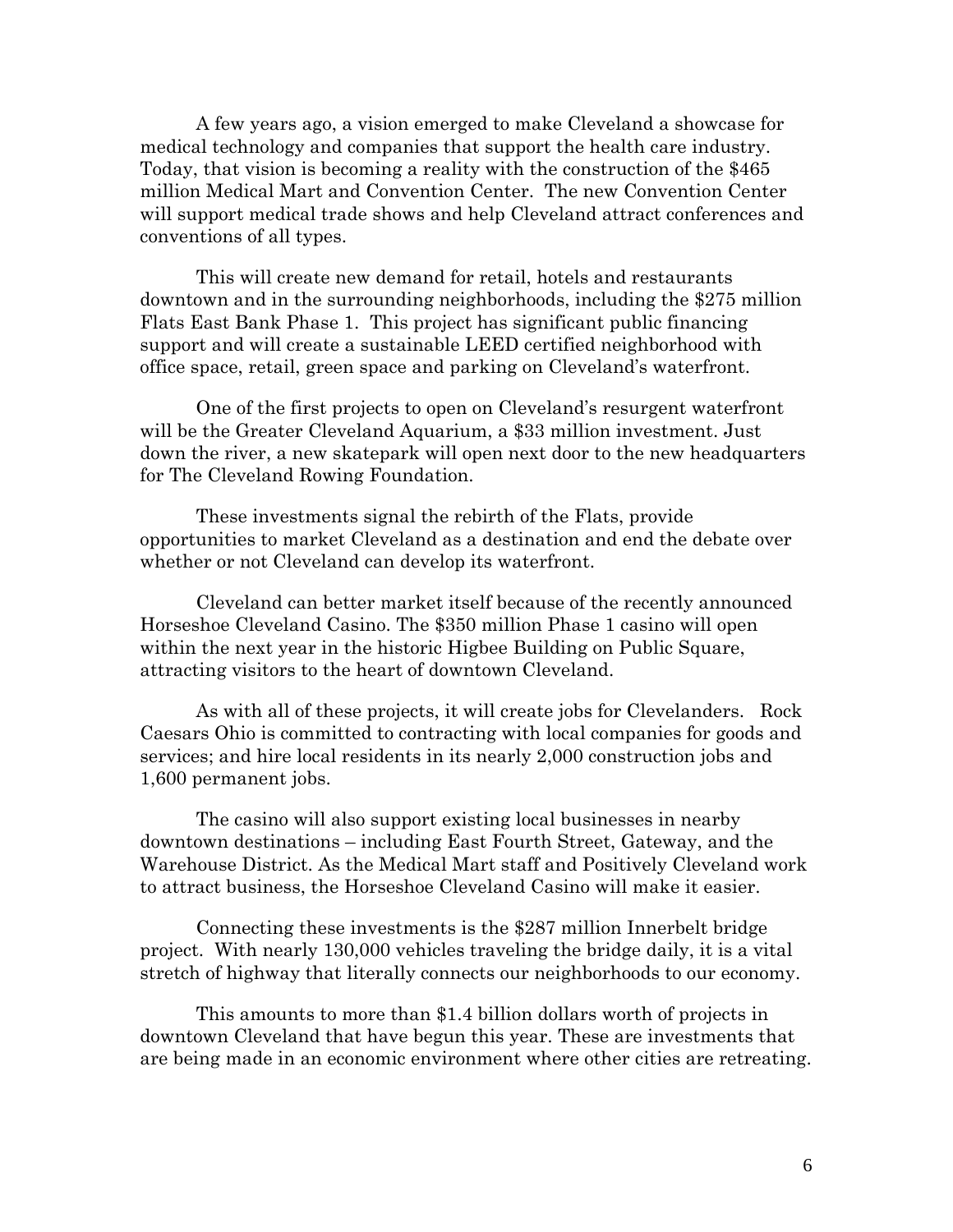These are investments in our future: a future where Cleveland is a 24 hour city, with a downtown that is not only the central business district, but a true neighborhood with residents, retail, and entertainment; where there is a demand for goods and services around the clock.

While these projects are creating jobs, there is other evidence that Cleveland's economy is gaining strength. In 2010, the Cleveland market added 4,900 manufacturing jobs, ranking it second in the country according to the Buffalo Business Journal2. The Cleveland metropolitan area's general employment growth was in the top 10 in the country last year, according to the Federal Reserve Bank of Cleveland; and, Cleveland's income tax receipts for January 2011 were 13% higher than January 2010 and the month of February shows an 8% increase.

These are indicators that our economy is beginning to improve and Cleveland is ready to take advantage of this resurgence in the economy.

The work we have done – both in streamlining our City operations and spurring public and private investments – has positioned us to succeed as the economy recovers. But it is not enough. We cannot allow ourselves to become complacent because of these successes.

#### **Building a Sustainable Economy**

We must create a sustainable economy. Sustainable development has three main tenets: invest locally, invest in diversity, and invest in the economy of the future.

Investing locally recycles our cash back into our economy, connecting our local companies and our local workforce with the prosperity we create when we invest. The City of Cleveland has been working to increase its spending in the regional economy, from 61% in 2008 to 75% in 2010. Last year, our local and sustainable purchasing ordinance took effect, providing a bid discount on City contracts for local businesses that have adopted sustainable business strategies.

If the private sector follows suit, we as a region will go a long way to ensuring our economy prospers, even in difficult times. This is what I call self-help and it is the first step in creating a sustainable economy. The next step is to diversify our investments.

For much of Cleveland's economic history, we relied on manufacturing and heavy industry and the availability of low-cost natural resources, labor, and energy. The result was a local economy that was vulnerable to the fluctuations of the global economy. We have the opportunity now to build on our growing economic diversity – in health care, biotechnology, tourism,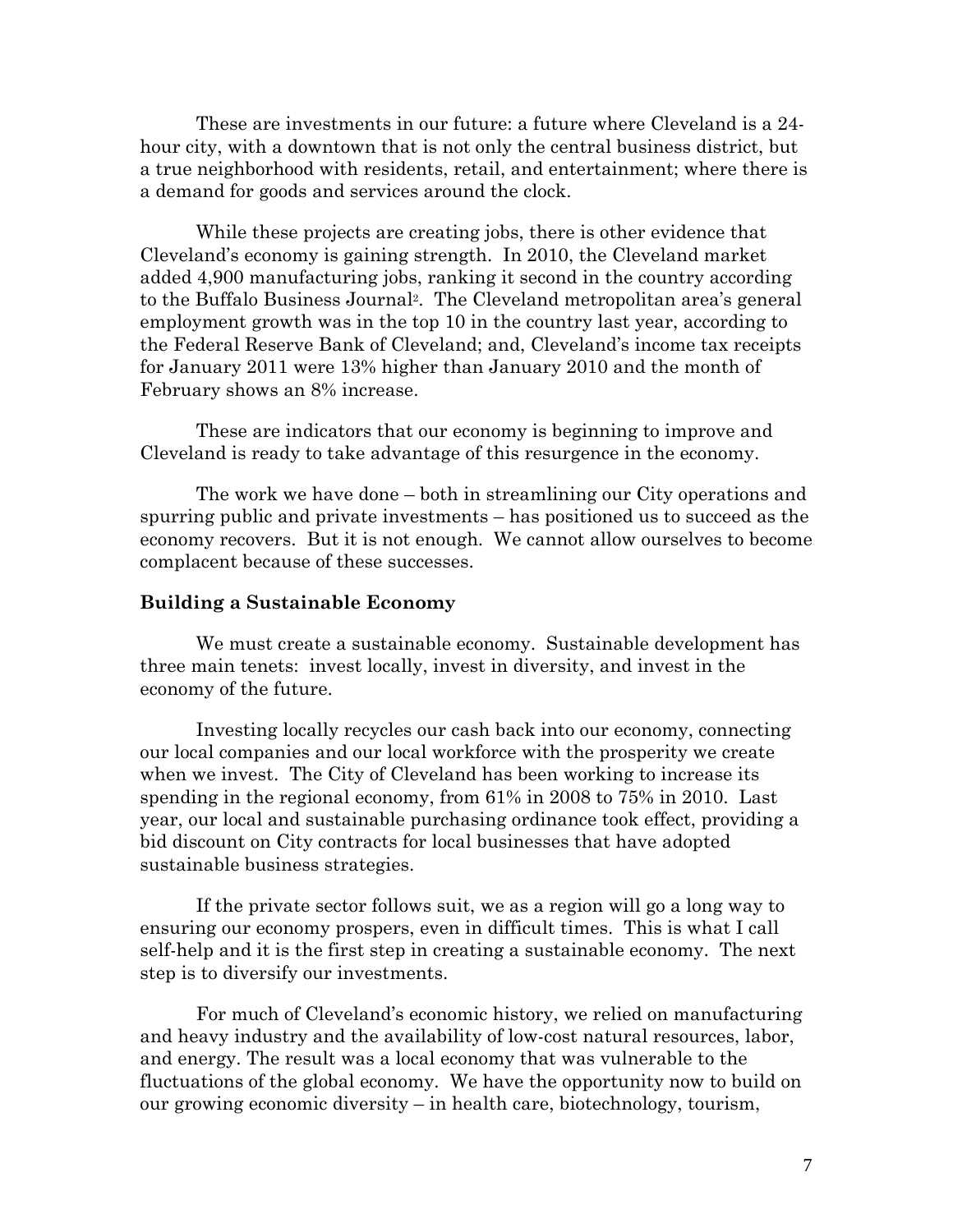hospitality and green collar jobs – while continuing to be competitive in manufacturing.

Building a sustainable economy is also investing in the economy of the future – the industries and technologies that will be economic engines for decades to come. The economy of the future is becoming the green economy: including local foods, renewable energy and traditional companies with sustainable business practices.

The green economy is big business. The City of Cleveland currently has 176 gardens and more than 4,000 gardeners and producers but, the local food industry is an untapped market. Only 1% of the food we consume locally is produced locally. The 2009 Northeast Ohio Local Food Assessment plan calculated that increasing local food consumption to 25% could create 10,000 jobs, \$346 million in earnings, and \$1.4 billion in output.3

Similarly, the demand for alternative and renewable energy is increasing. According to a 2010 NorTech study, the proposed offshore wind farm being developed by LEEDCo will create 600 jobs during the pilot project and the potential for 8,000 new, long term wind energy jobs.4 This is good news for Ohio's wind power supply chain of 106 companies, 13 of which are in Cleveland.5

And then there are the companies, like Taylor Furniture, the first Green Plus Certified business in Cuyahoga County, that realize the old way of doing business is no longer viable and are implementing sustainable business practices. The Hospice of the Western Reserve and Forest City Enterprises both have set a zero-waste target for 2019.6 Eaton Corp is working to reduce total energy consumption by 25% by 2016. 7 Oatey Co., a Cleveland manufacturer for 90 years, captures rainwater for irrigation at its LEED certified building; and, Talan Products reduced production line waste by 80% in two years.8

These companies are saving money, are more efficient, are more competitive, and are improving the environment. To encourage this throughout our economy, I launched Sustainable Cleveland 2019 two years ago. SC2019 is engaging hundreds of local businesses, from small start ups to large international companies with the goal of transforming our economy into a sustainable economy by 2019.

Sustainable Cleveland 2019 has positioned us for the future. But it needs to be part of our daily focus. By acting now, we can position Cleveland to emerge from the recession as an economic leader, with a sustainable economy that invests locally, is diverse and has longevity.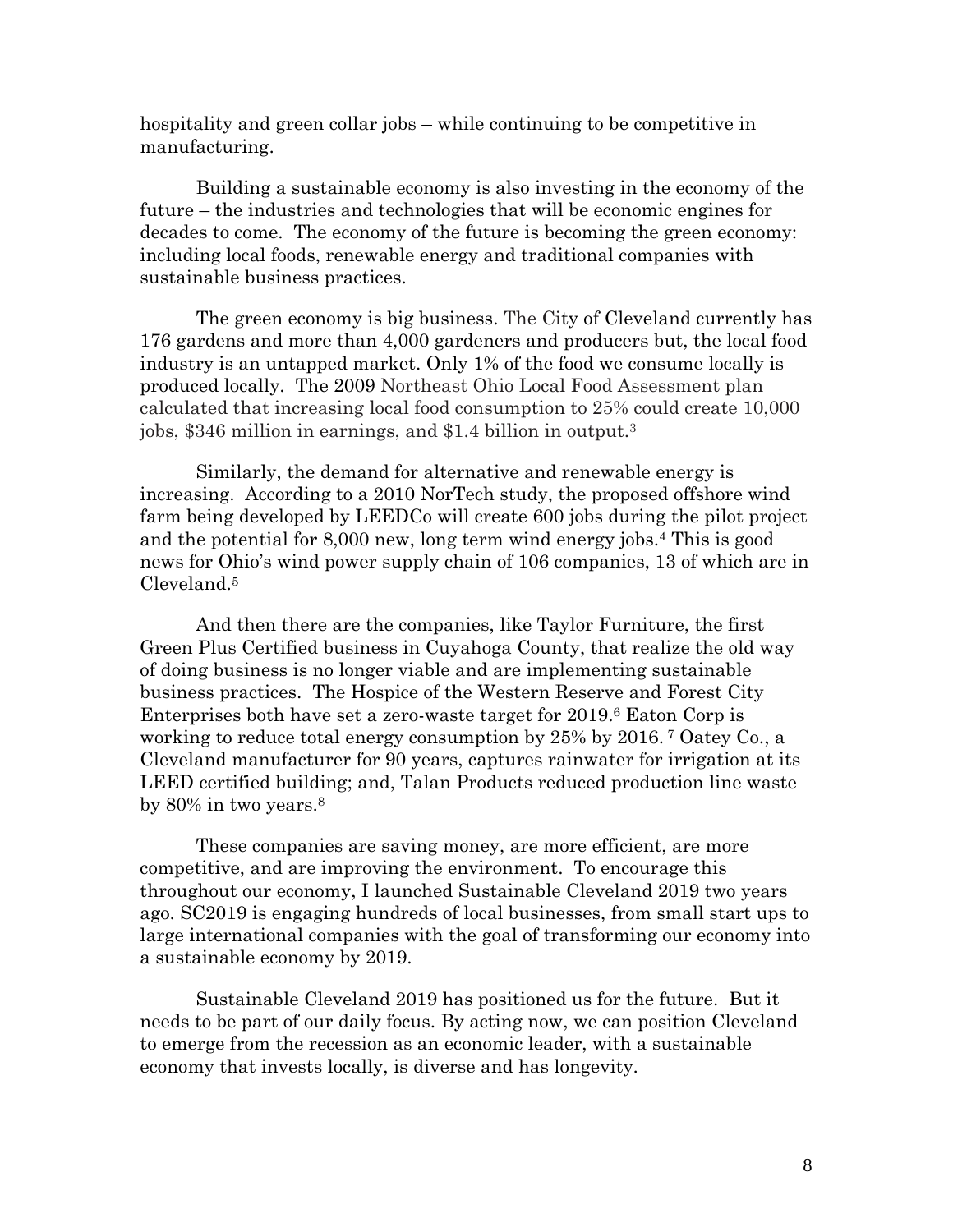#### **Transforming Public Safety**

The investments we are making in Cleveland are impressive. In order to maximize these investments, we must transform public safety. Doing so will ensure an excellent quality of life in our neighborhoods and Cleveland as a whole, and help attract businesses and residents to our city.

Our Department of Public Safety has actively worked to transform its operations and improve its outcomes through technology and partnerships.

Thanks to the efforts of our firefighters and our partnership with the Red Cross, there were five fire fatalities in 2010, the fewest fire deaths in Cleveland in 112 years.

To enable a quicker, more effective response throughout the county, Cleveland has Mutual Response Protocols with Brooklyn, Brooklyn Heights, Parma, Euclid, Brook Park, East Cleveland, and Newburgh Heights and we're working on more.

We currently provide fire and EMS services to Bratenahl and Linndale, and are exploring the feasibility of providing fire and EMS support to the City of East Cleveland.

Cleveland Fire has been working with three other HazMat teams in the county to develop a Joint HazMat and Weapons of Mass Destruction Team to respond to local, regional, state and national hazardous material incidents without limiting local coverage.

Cleveland Public Safety is spearheading a new Automated Fingerprint Identification System with regional partners to create a five-county network that will allow an officer on the street to know instantly if there is a fingerprint match in the network.

These successes are just the beginning. But just as the economic landscape has changed dramatically over the past couple of years, the factors affecting public safety are changing rapidly as well. The tightness of Cleveland's budget along with emerging threats to our security has led the Department of Public Safety to develop a new way to move forward.

As I mentioned last year, we are continuing to work on integrating Fire and EMS. In 2010, EMS received more than 92,000 calls for service and Cleveland Fire responded to more than 60,000 alarms. By combining resources, personnel and budgets, we will be better equipped to respond to medical emergencies and fires more efficiently.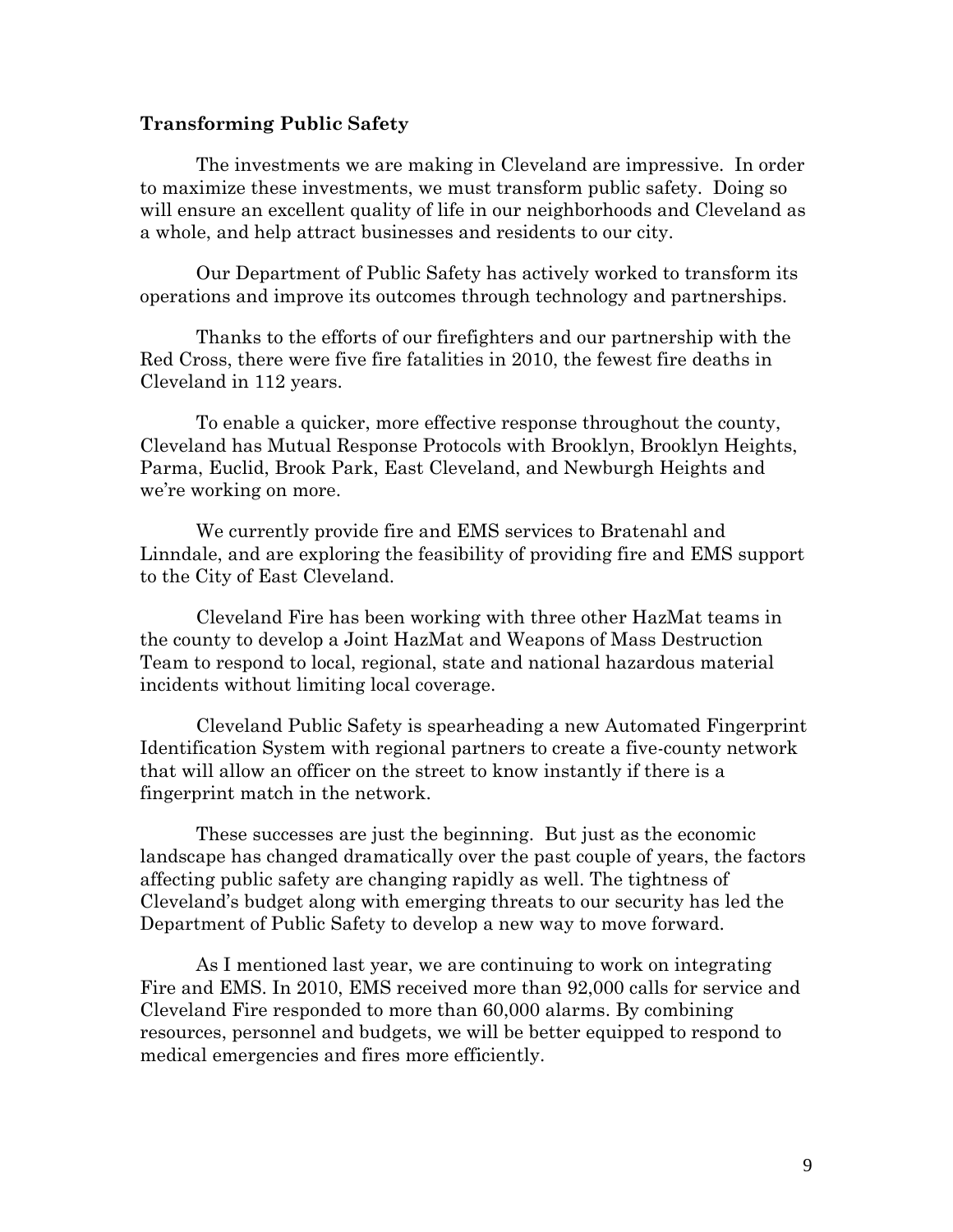Violent crime is down in Cleveland 21% since 2006 and 2010 had the fewest number of homicides in more than forty years. But here, too, we cannot rest on our laurels. The Cleveland Division of Police is also transforming its operations to build on its strong performance over the past five years.

In January of this year, Police Chief Michael McGrath restructured the Police department to maximize resources – both dollars and personnel – to become more efficient and more effective. This reorganization also aligns expertise and specialized units appropriately in order to address the emerging threats to public safety in Cleveland.

With the emergence of active shooters and the potential for improvised explosive devices as real threats in American cities, the Cleveland Division of Police is using technology and information sharing to implement intelligenceled policing.

Intelligence-led policing supplements traditional police work to help improve safety in the city and throughout the region.

The Northeast Ohio Regional Fusion Center, a multi-agency effort located in Cleveland Police Headquarters, will expand this year, maximizing our ability to detect, investigate and respond to criminal and terrorist activity in Cleveland and throughout Ashtabula, Cuyahoga, Geauga, Lake and Lorain Counties.

The Cuyahoga County Regional Forensic Science Lab is expanding beyond the Cuyahoga County Coroner's Office and Cleveland Police to include the Sheriff's and Prosecutor's Offices, CMHA and others who have pledged funds, resources and support. The result is a county-wide, state-ofthe-art lab with reduced turnaround time, swifter court presentation, and cost savings.

We are taking a regional approach to fighting crime and responding to emergencies because neither crime nor tragedy stops at city boundaries.

As you can see, the changing world we live in has required Cleveland to change how we operate, from financial management to economic development to public safety. These efforts have required partnerships with government agencies and the private sector to be successful. We have built the partnerships and they are working. We have made difficult decisions and implemented the policies that were essential to our success.

We have one issue, however, that still needs to be addressed – education.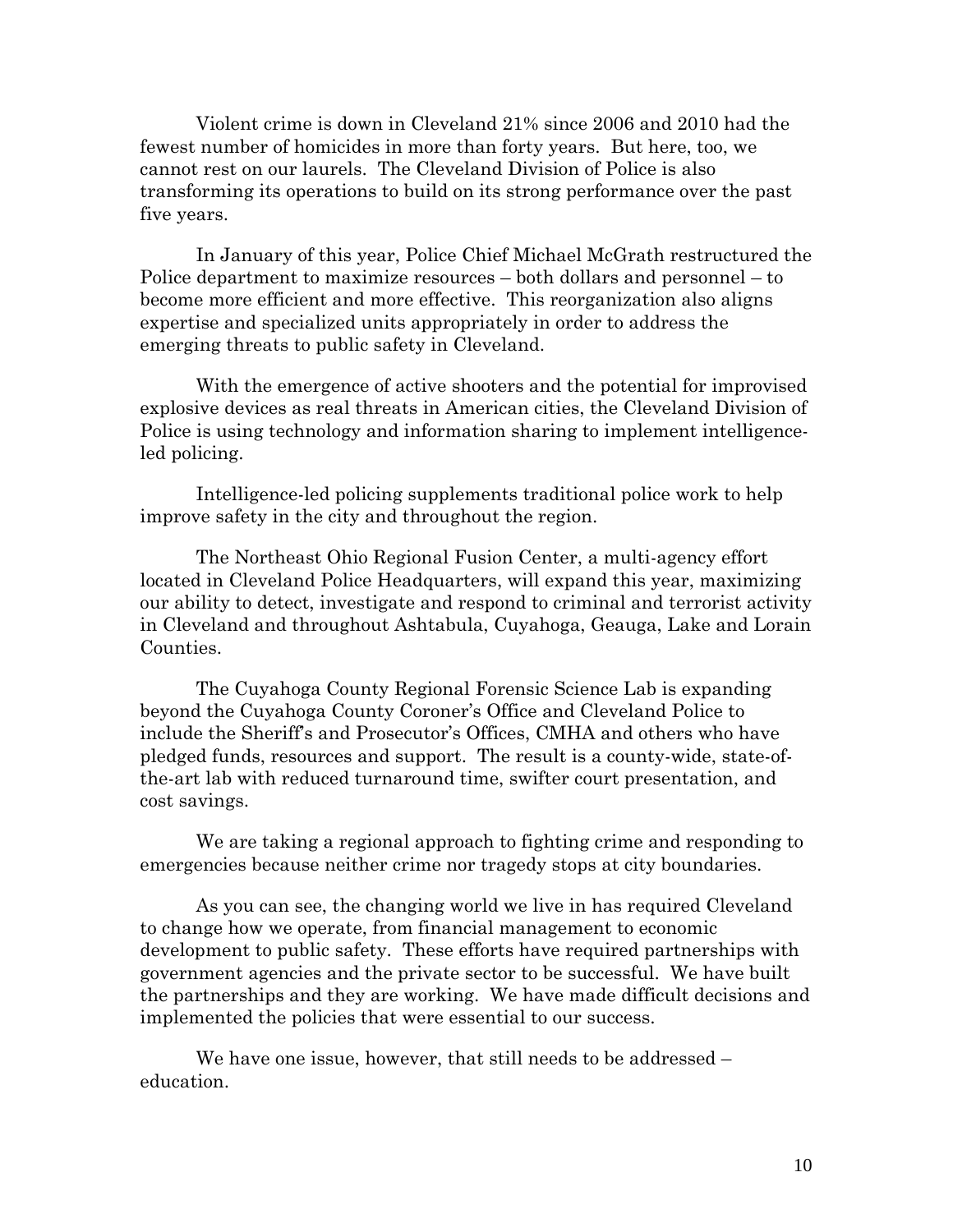# **Valuing Education**

A decision on education is a decision about the future of Cleveland and the region and whether or not we will thrive or we will fail. Our goal must be to provide every child access to an education that prepares them for college, careers and success.

We no longer live in a time when our children are competing with each other for opportunities. That world no longer exists. We now live in a world where our children must compete globally. Our education system should be globally competitive as well.

The stark reality is that it is not. Forty percent of U.S. college students must take at least one remedial course because their high school education was deficient9. The 2009 Digest of Education Statistics demonstrates that our high school students lag behind their peers around the world.10

If this continues, we will have failed our children. They will not be able to compete in the global marketplace. They will not have the critical thinking skills they need to be successful in this rapidly changing world. Education must not only offer a diploma, but the knowledge young people need to make good decisions and the technical skills to succeed, personally and professionally.

In the past, I have suggested regional solutions to improving education so that we can reach those goals. The solutions include:

- The joint procurement of goods and services to help school districts save money;
- Joint negotiations on wages and benefits;
- Common academic standards for achievement and measurement for all schools, public and private, urban and suburban;
- Common performance standards, accountability and credentialing for teachers and administrators;
- Regional magnet schools; and,
- Improving how we fund all schools, whether public or private.

I still believe these issues are relevant and that we must address them. I am working with State Senator Nina Turner and Randy McShepard of Policy Bridge to develop a mechanism to support these actions.

And, I am working with the Cleveland Metropolitan School Board and to hire a new Chief Executive Officer for Cleveland's district –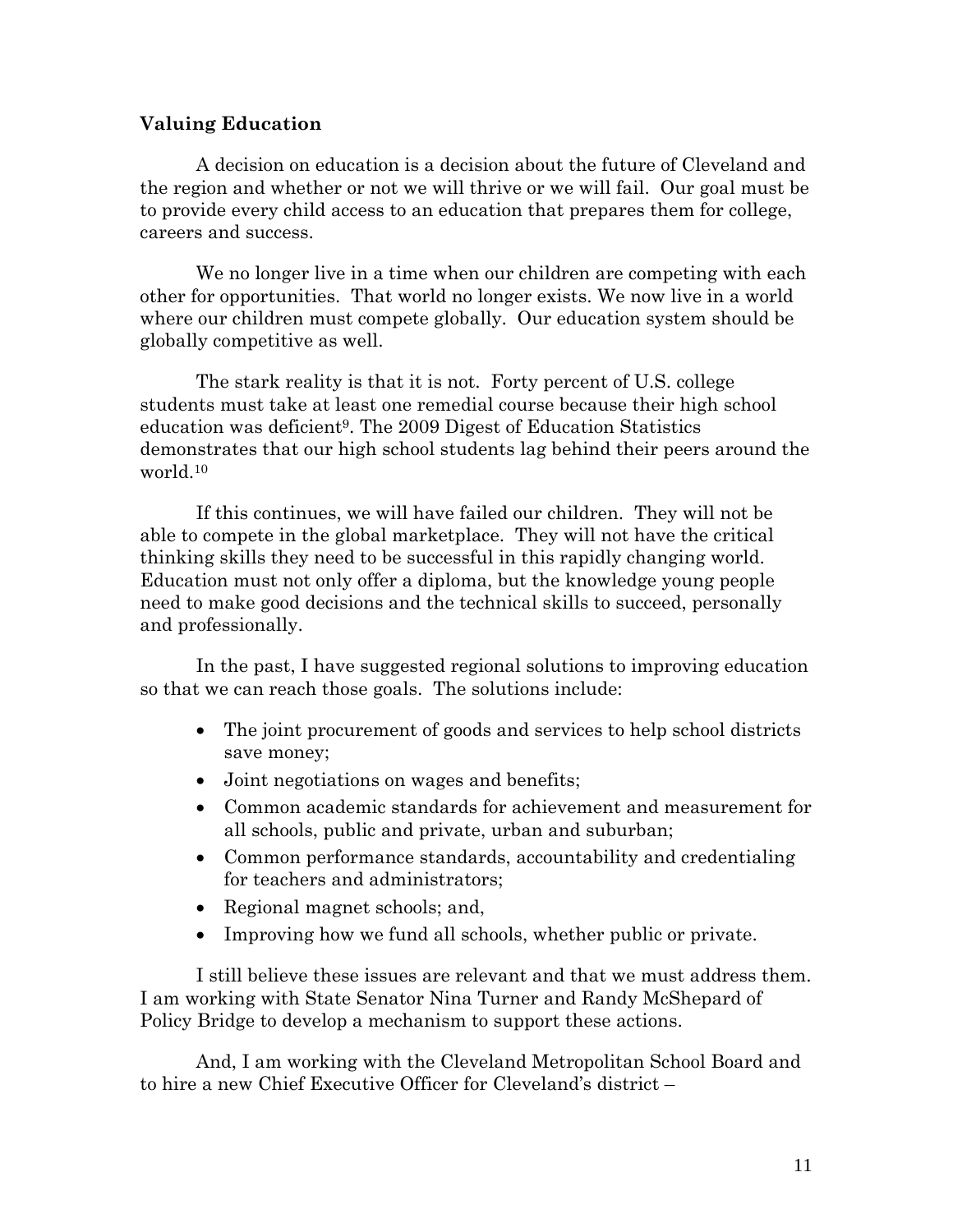- Someone who can and will create a culture of learning throughout the system as opposed to a culture of special interests;
- Someone who will act with a sense of urgency to change the system for the better and for all the children of this City;
- A leader who is a change agent and is committed to making Cleveland's public schools an international model for education, where every child receives an excellent education.

Education has the power to transform lives, our economy, our city and our region. Education will give our children choices in life, make our economy globally competitive and grow the population of Cleveland and the region.

We have transformed how City Hall operates and how we provide service – by creating efficiencies and building regional collaboration.

We have begun the transformation of Cleveland's neighborhoods and public safety – with public and private investment and with law enforcement partnerships.

We have begun the transformation of the regional economy – by pursuing investment in tough economic times and focusing on sustainability.

Cuyahoga County government has been transformed.

Each of these transformations began with a decision to change the status quo and a commitment to the outcome. None of these transformations have been easy and all have met some level of resistance. But each has happened.

This community must demonstrate the same level of commitment, passion and desire to succeed for education. The time to do it is now, in this climate of rapid change. Otherwise, all of what I talked about today will mean nothing. Cleveland and the region will be left behind, making the same mistakes over and over again in a world that no longer exists.

*This document represents planned remarks. Actual speech may differ upon delivery.* 

 $\overline{a}$ 

<sup>&</sup>lt;sup>1</sup> http://www.bioenterprise.com/Cleveland/

**<sup>2</sup>**Manufacturing employment (December 2010)

http://www.bizjournals.com/buffalo/datacenter/manufacturing-employment-december-2010.html?appSession=86896131896180